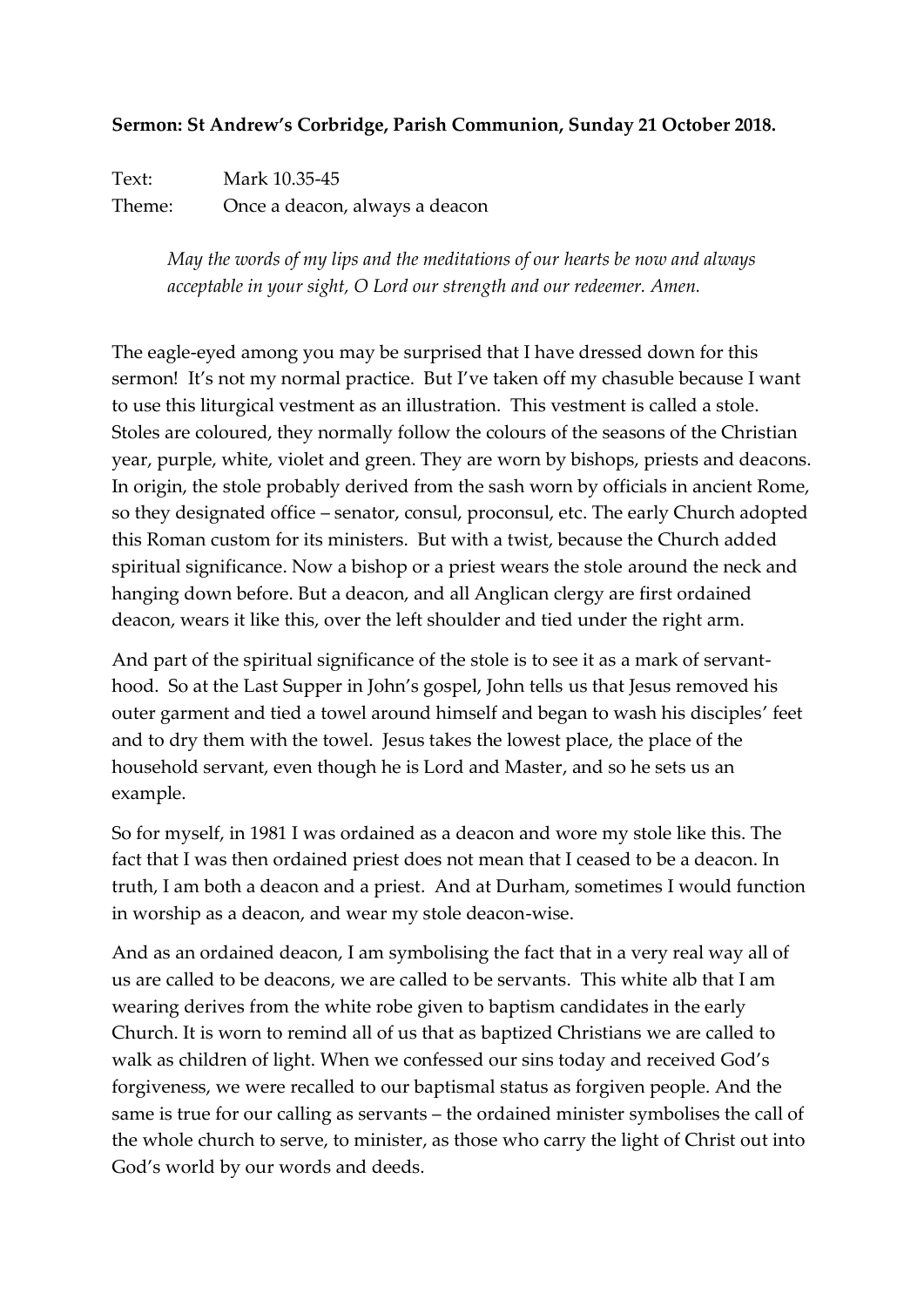I feel a bit sorry for James and John in this morning's Gospel. They got it so wrong. I don't think they were being deliberately pushy. As two of Jesus' earliest disciples, perhaps they thought that had a claim on Jesus – may we have the best seats in heaven? And Jesus gently rebukes them. It was not in his gift, but only in the Father's. But he did challenge them – to sit at Jesus' left and right in glory means following Jesus fully in the way of suffering and death. That was the cup that Jesus was called to drink; that was the baptism that still awaited him at the Cross. In other words, the best seats in heaven are not about status; they can't be earned or demanded as if by right or precedence, but only in utter and costly self-consecration.

And then, to make matters worse, we see all too human resentment and jealousy. The other disciples were indignant with James and John, furious, angry. And so Jesus gives them a vital lesson. Look at the world out there – the powerful, the rulers, they lord it over their subjects and some of them are tyrants – and the world hasn't changed, as today too many of God's children live under oppression, corruption, and persecution. But, says Jesus, 'It is not so among you – if you wish to be great in the kingdom of heaven, you must become a servant, and if you want to be first, then you have to become the slave of all'. And then the punch-line – 'Even the Son of Man' – a title from the Book of Daniel designating one who was presented to the throne of the Ancient of Days – Jesus, the eternal Word, 'Even the Son of Man did not come to be served but to serve and to give his life as a ransom for many'. The best commentary on those words comes from St Paul:

Christ Jesus, who shares the divine nature, emptied himself, taking the form of a servant; humbled himself and in obedience accepted death, even the death of the cross. Therefore *God* has highly exalted him and given the name above every name.

Any of us can get hung up by status and self-importance. But the Gospel reminds me, reminds us, that servant-hood is the characteristic of authentic Christ-likeness. I hope and pray that I may, by God's grace, be among you as one who serves. If there are chairs to be moved, dishes to be washed, sweeping up to do, I hope I may play my part. But, more than that, I hope that I and we as Church may give ourselves to each other and to this community in loving service. Sometimes that will mean inconvenience, hard work, and denying self. Sometimes it will mean – as Jesus did, challenging status and pride. And in all ways it will mean keeping the image of Christ the servant before us, who takes off his outer garment, ties a towel around himself, and washes his disciples' feet.

In the ordination service for deacons, there are some brilliant if demanding words.

Deacons, the bishop says, are ordained that God's people may be better equipped to make Christ known. Theirs is a life of visible self-giving. They